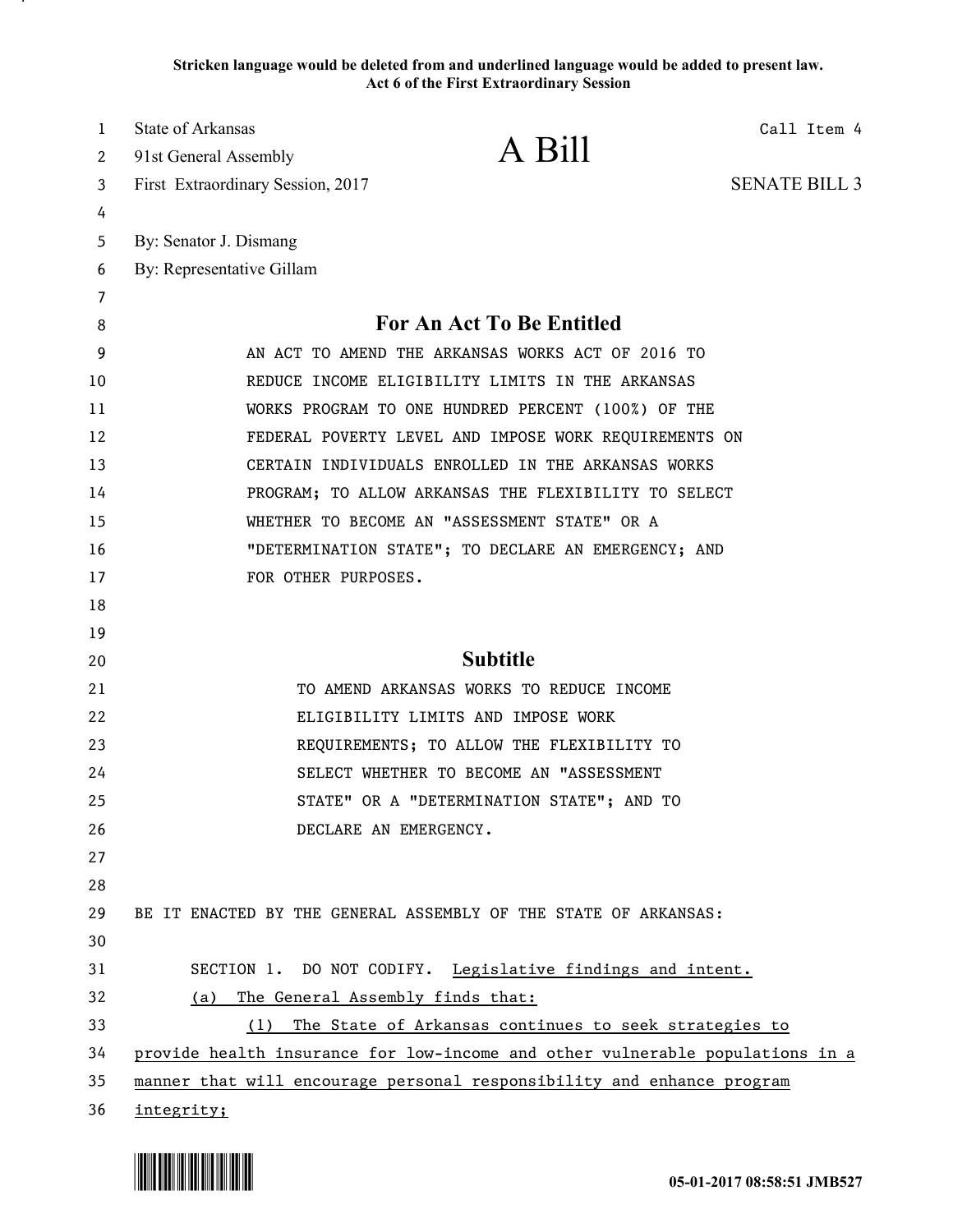| 1  | Arkansas recognizes the continued need to promote employment<br>(2)           |  |  |
|----|-------------------------------------------------------------------------------|--|--|
| 2  | among beneficiaries of public assistance programs by providing those          |  |  |
| 3  | beneficiaries with the tools to achieve economic advancement;                 |  |  |
| 4  | (3) Arkansas continues to support the flexibility within $\S$ 23-             |  |  |
| 5  | $61-1004(h)$ that authorizes the Governor to "request a block grant under     |  |  |
| 6  | relevant federal law and regulations for the funding of the Arkansas Medicaid |  |  |
| 7  | Program as soon as practical if the federal law or regulations change to      |  |  |
| 8  | allow the approval of a block grant for this purpose";                        |  |  |
| 9  | (4) On March 6, 2017, Governor Asa Hutchinson announced                       |  |  |
| 10 | additional reforms to the Arkansas Works Program to further support           |  |  |
| 11 | efficiency and sustainability of the health insurance coverage provided under |  |  |
| 12 | the Arkansas Works Program by:                                                |  |  |
| 13 | (A) Establishing a work requirement for certain                               |  |  |
| 14 | beneficiaries of the Arkansas Works Program to encourage beneficiaries to     |  |  |
| 15 | work and to support beneficiaries in the process of returning to the          |  |  |
| 16 | workforce;                                                                    |  |  |
| 17 | Capping eligibility for the Arkansas Works Program at<br>(B)                  |  |  |
| 18 | one hundred percent (100%) of the federal poverty level; and                  |  |  |
| 19 | (C) Returning control of the eligibility process to the                       |  |  |
| 20 | state by allowing the state the flexibility to determine whether the state    |  |  |
| 21 | would be an "assessment state" or a "determination state"; and                |  |  |
| 22 | $(5)$ (A) To avoid variations in enrollment within a Medicaid                 |  |  |
| 23 | program based on an eligibility determination of a federally facilitated      |  |  |
| 24 | marketplace, Arkansas needs the flexibility to select whether to become an    |  |  |
| 25 | "assessment state" or a "determination state" in order to strengthen the      |  |  |
| 26 | integrity of the Medicaid Eligibility Verification System.                    |  |  |
| 27 | However, the Medicaid Eligibility Verification System<br>(B)                  |  |  |
| 28 | established by Acts 2013, No. 1265, requires that the eligibility             |  |  |
| 29 | determination made by the federally facilitated marketplace be accepted by    |  |  |
| 30 | the Department of Human Services, which makes Arkansas a "determination       |  |  |
| 31 | state" for the purposes of eligibility determination by a federally           |  |  |
| 32 | facilitated marketplace.                                                      |  |  |
| 33 | It is the intent of the General Assembly to:<br>(b)                           |  |  |
| 34 | Implement reforms to the Arkansas Works Program to further<br>(1)             |  |  |
| 35 | support efficiency and sustainability of the health insurance provided under  |  |  |
| 36 | the Arkansas Works Program; and                                               |  |  |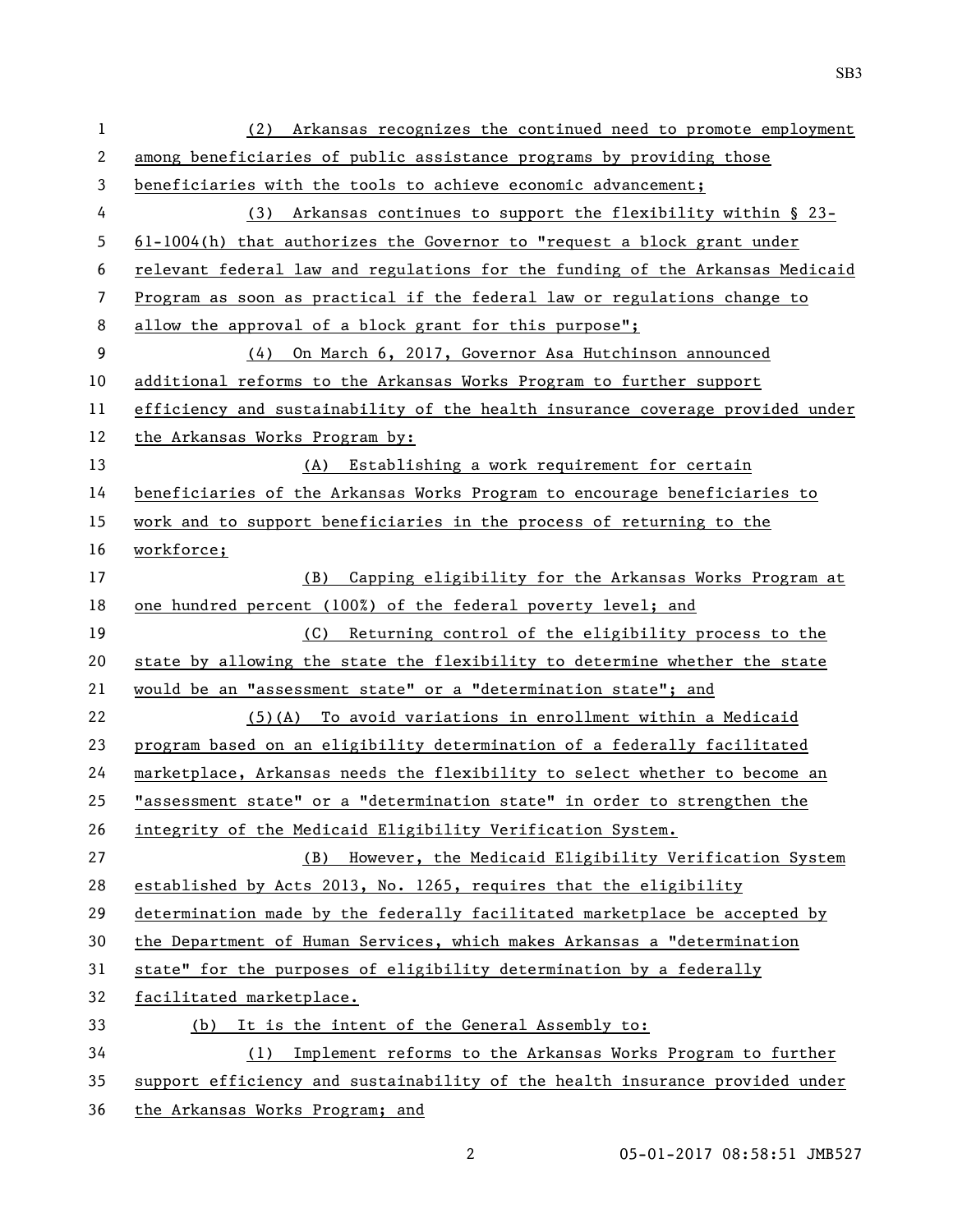| $\mathbf{1}$ | Repeal $\S$ 20-77-2101 and 20-77-2103 to allow Arkansas the<br>(2)            |  |
|--------------|-------------------------------------------------------------------------------|--|
| 2            | flexibility to select whether to become an "assessment state" or a            |  |
| 3            | "determination state" in order to strengthen the integrity of the Medicaid    |  |
| 4            | Eligibility Verification System.                                              |  |
| 5            |                                                                               |  |
| 6            | SECTION 2. DO NOT CODIFY. TEMPORARY LANGUAGE. Arkansas Works Program          |  |
| 7            | modifications.                                                                |  |
| 8            | The Department of Human Services shall submit a state plan<br>(a)             |  |
| 9            | amendment or waiver, or both, to the Centers for Medicare and Medicaid        |  |
| 10           | Services that establishes:                                                    |  |
| 11           | (1) Income eligibility at an amount equal to or less than one                 |  |
| 12           | hundred percent (100%) of the federal poverty level, inclusive of the income  |  |
| 13           | disregard under 42 C.F.R. § 435.603(d)(4), as it existed on January 1, 2017;  |  |
| 14           | and                                                                           |  |
| 15           | (2) A work requirement for eligible individuals with exemptions               |  |
| 16           | for certain activities and conditions.                                        |  |
| 17           | (b) The income eligibility standard and the work requirement under            |  |
| 18           | subsection (a) of this section shall be effective on and after:               |  |
| 19           | January 1, 2018; or<br>(1)                                                    |  |
| 20           | The date of occurrence of the later of the following if one<br>(2)            |  |
| 21           | (1) or both actions have not occurred by January 1, 2018:                     |  |
| 22           | (A) Approval of the state plan amendment or waiver, or                        |  |
| 23           | both, under subsection (a) of this section from the Centers for Medicare and  |  |
| 24           | Medicaid Services; and                                                        |  |
| 25           | The approval and adoption of rules under § 10-3-309<br>(B)                    |  |
| 26           | and the Arkansas Administrative Procedure Act, § 25-15-201 et seq., that are  |  |
| 27           | necessary to implement the income eligibility standards and work requirements |  |
| 28           | under this section.                                                           |  |
| 29           |                                                                               |  |
| 30           | SECTION 3. DO NOT CODIFY. TEMPORARY LANGUAGE. Small employer health           |  |
| 31           | insurance coverage study.                                                     |  |
| 32           | The Department of Human Services, in coordination with the State<br>(a)       |  |
| 33           | Insurance Department and the Department of Workforce Services, shall study    |  |
| 34           | and analyze small employer health insurance coverage in this state to         |  |
| 35           | determine how to strengthen employer-sponsored insurance and help small-      |  |
| 36           | business employers offer more affordable health insurance coverage for        |  |

3 05-01-2017 08:58:51 JMB527

SB3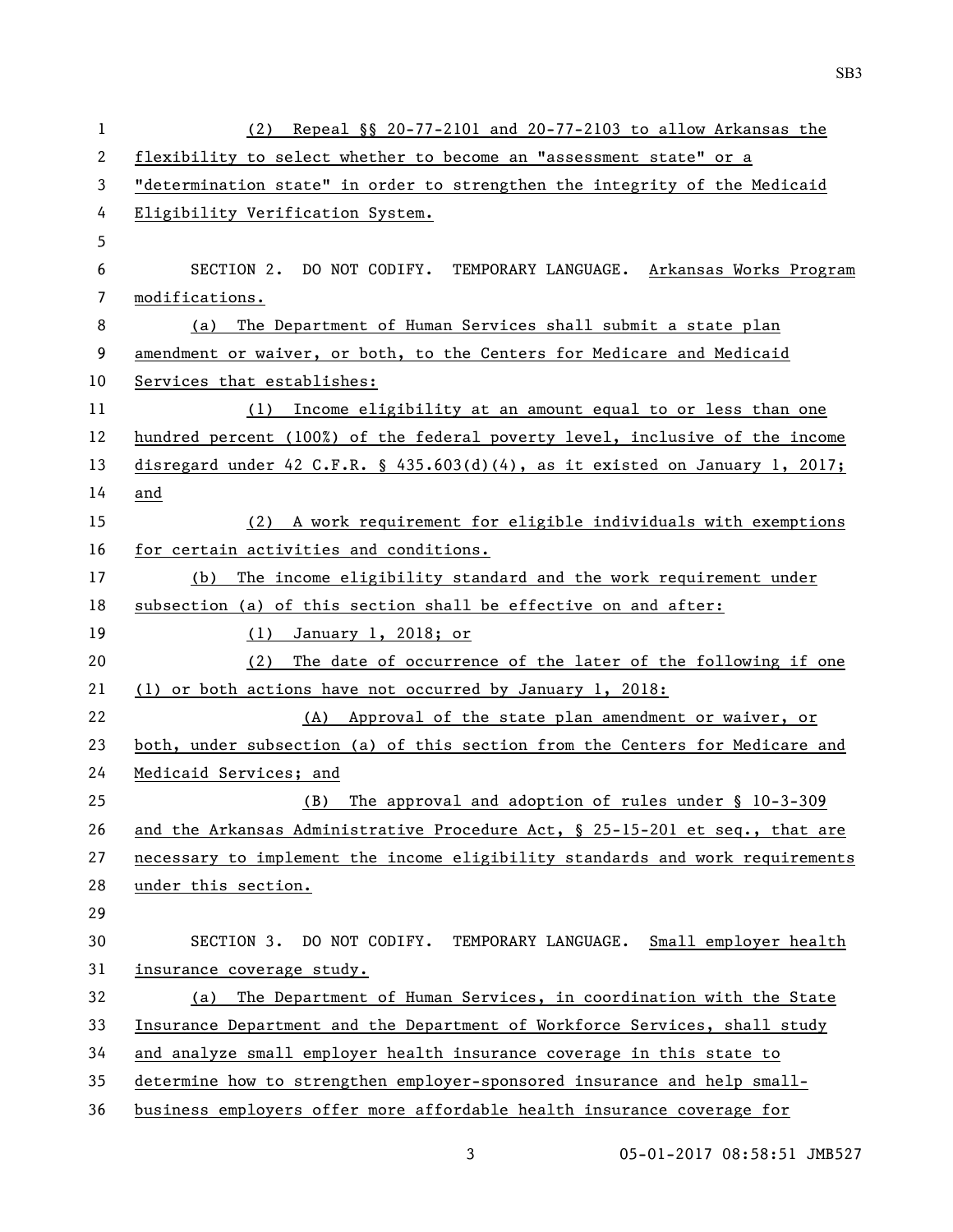employees.

 (b)(1) On or before October 1, 2018, the Department of Human Services, in coordination with the State Insurance Department and the Department of Workforce Services, shall report on the findings of the study required under subsection (a) of this section to the Legislative Council and the Governor. (2) The report shall include without limitation: (A) Recommendations for legislation to address the need of small-business employers in relation to health insurance coverage for their employees; and (B) Options for new programs to strengthen employer- sponsored insurance and help small-business employers offer more affordable health insurance coverage for employees. SECTION 4. Arkansas Code § 23-61-1003(10), concerning the definition of "program participant" within the Arkansas Works Act of 2016, is amended to read as follows: (10) "Program participant" means an eligible individual who: 18 (A) Is at least nineteen (19) years of age and no more 19 than sixty-four (64) years of age with an income that is equal to or less than one hundred thirty-eight percent (138%) of the federal poverty level meets the income eligibility standards established by rule of the Department of Human Services; (B) Is authenticated to be a United States citizen or documented qualified alien according to the Personal Responsibility and Work Opportunity Reconciliation Act of 1996, Pub. L. No. 104-193; (C) Is not eligible for Medicare or advanced premium tax credits through the health insurance marketplace; and (D) Is not determined to be more effectively covered through the traditional Arkansas Medicaid Program, including without limitation: (i) An individual who is medically frail; or (ii) An individual who has exceptional medical needs for whom coverage offered through the health insurance marketplace is determined to be impractical, overly complex, or would undermine continuity or effectiveness of care; and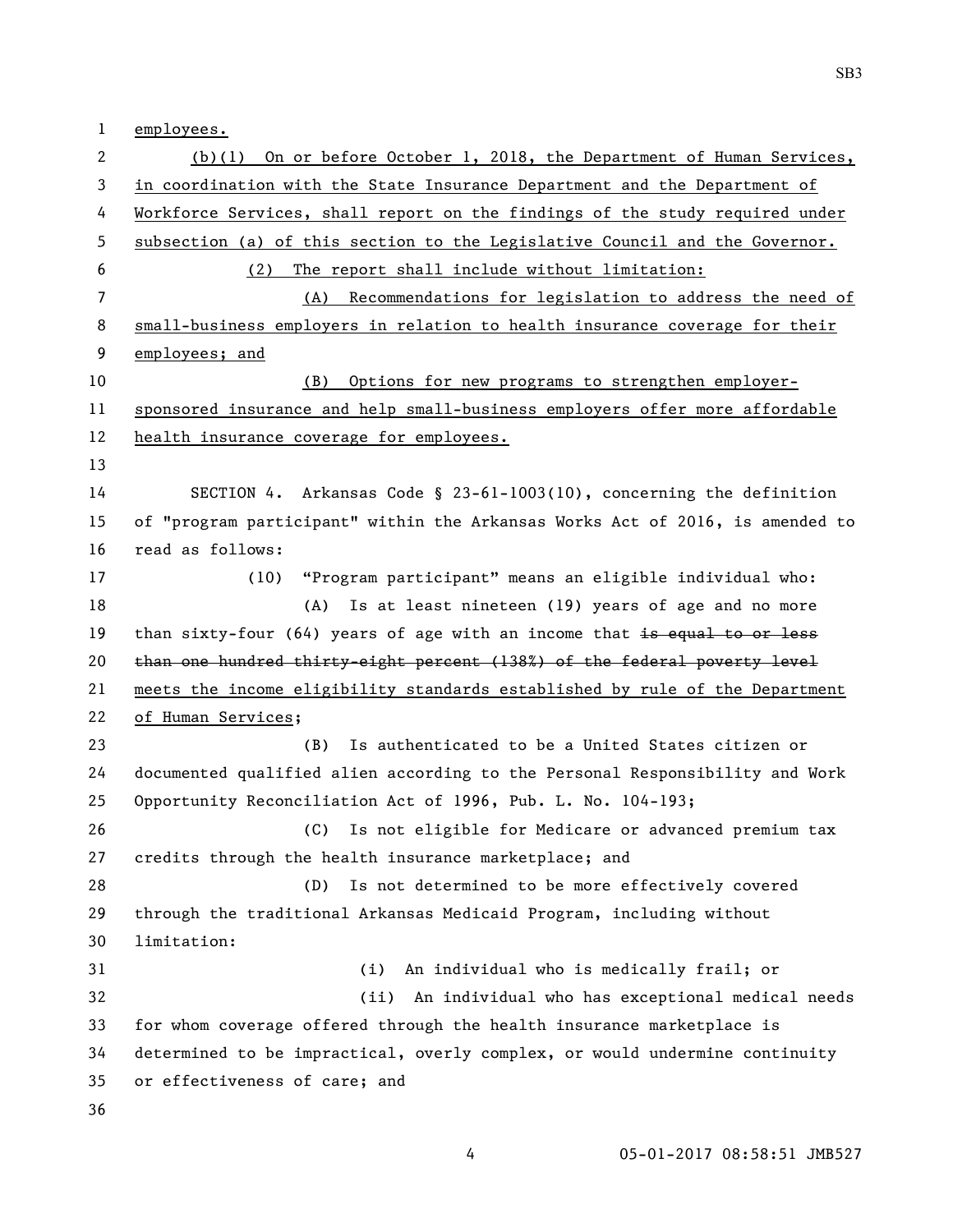```
1 SECTION 5. Effective December 31, 2017, Arkansas Code § 23-61-1004(b), 
2 concerning the administration of the Arkansas Works Program, is amended to 
3 read as follows:
4 (b) Health insurance benefits under this subchapter shall be provided 
5 through:
6 (1) Individual premium assistance for enrollment of Arkansas 
7 Works Program participants in individual qualified health insurance plans; 
8 and
9 (2) Employer-sponsored premium assistance for certain eligible 
10 individuals who enroll in employer health insurance coverage; and
11 (3) Supplemental benefits to incentivize personal
12 responsibility.
13
14 SECTION 6. Arkansas Code § 23-61-1008, concerning insurance standards 
15 for employer health insurance coverage, is amended to add an additional 
16 subsection to read as follows:
17 (g)(1) This section shall expire on December 31, 2017.
18 (2) The Arkansas Code Revision Commission shall remove this 
19 section from the Arkansas Code after December 31, 2017.
20
21 SECTION 7. Arkansas Code § 20-77-2101 is repealed.
22 20-77-2101. Definitions.
23 As used in this subchapter:
24 (1) "Arkansas Data Services Hub" means the Arkansas data 
25 services hub that provides an electronic method to verify:
26 (A) Age, residency, and child support information via the 
27 Department of Finance and Administration;
28 (B) Age, marriage, and death information via the Division 
29 of Vital Records of the Department of Health;
30 (C) Age, Social Security number, citizenship, and Medicare 
31 coverage information via the state online portal to the Social Security 
32 Administration;
33 (D) Employment earnings and unemployment benefit payment 
34 information via the Department of Workforce Services; and
35 (E) Receipt of Supplemental Nutrition Assistance Program 
36 benefits;
```
05-01-2017 08:58:51 JMB527

SB3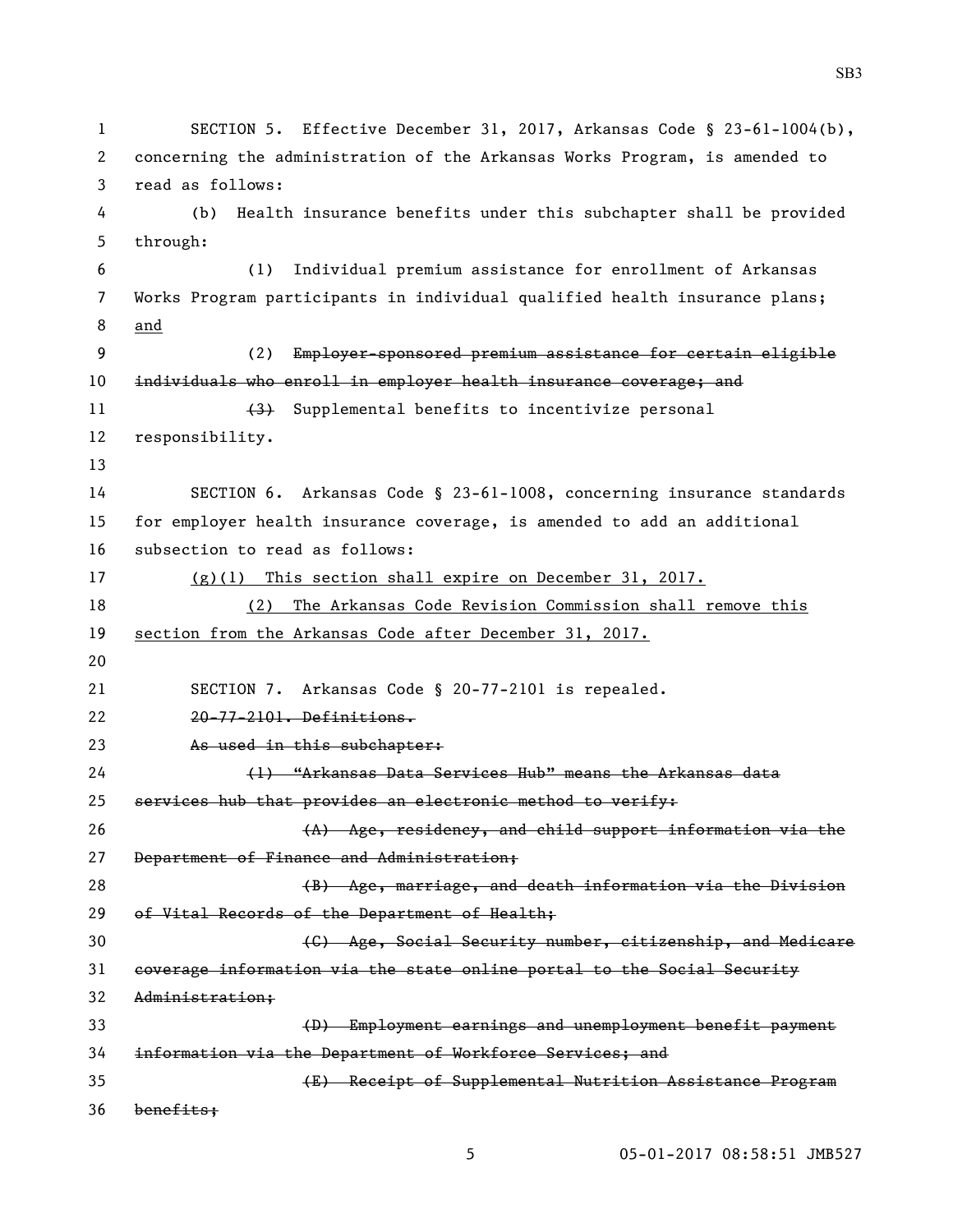(2) "Federal Data Services Hub" means the federal data services 2 hub that provides an electronic method to verify: (A) Social Security number verification via the Social Security Administration; (B) Citizenship verification via the Social Security Administration; 7 (G) Incarceration verification via the Social Security Administration; (D) Verification of income under Title II of the Social Security Act, 42 U.S.C. § 401 et seq., via the Social Security Administration; **E** Guarters of coverage information via the Social 13 Security Administration; (F) Modified adjusted gross income information via the Internal Revenue Service; (G) Immigration status verification via the United States Department of Homeland Security; 18 (H) Indicators for lawful presence, qualified noncitizen, and five-year bar status via the United States Department of Homeland 20 Security; and 21 (I) Public minimum essential coverage; (3)(A) "Medicaid eligible" means an individual who is eligible for Medicaid benefits. (B) "Medicaid eligible" does not include establishment of an entitlement to a particular benefit package or the reimbursement of particular medical assistance; and (4) "Supplemental manual verification investigation" means an investigation conducted by the Department of Human Services or its designee 29 to gather information by methods such as contacting family members, employers, and medical facilities to verify information received via the Medicaid Eligibility Verification System. SECTION 8. Arkansas Code § 20-77-2102 is amended to read as follows: 20-77-2102. Medicaid Eligibility Verification System — Definitions. (a) The Department of Human Services shall establish and maintain the Medicaid Eligibility Verification System that is designed to prevent fraud in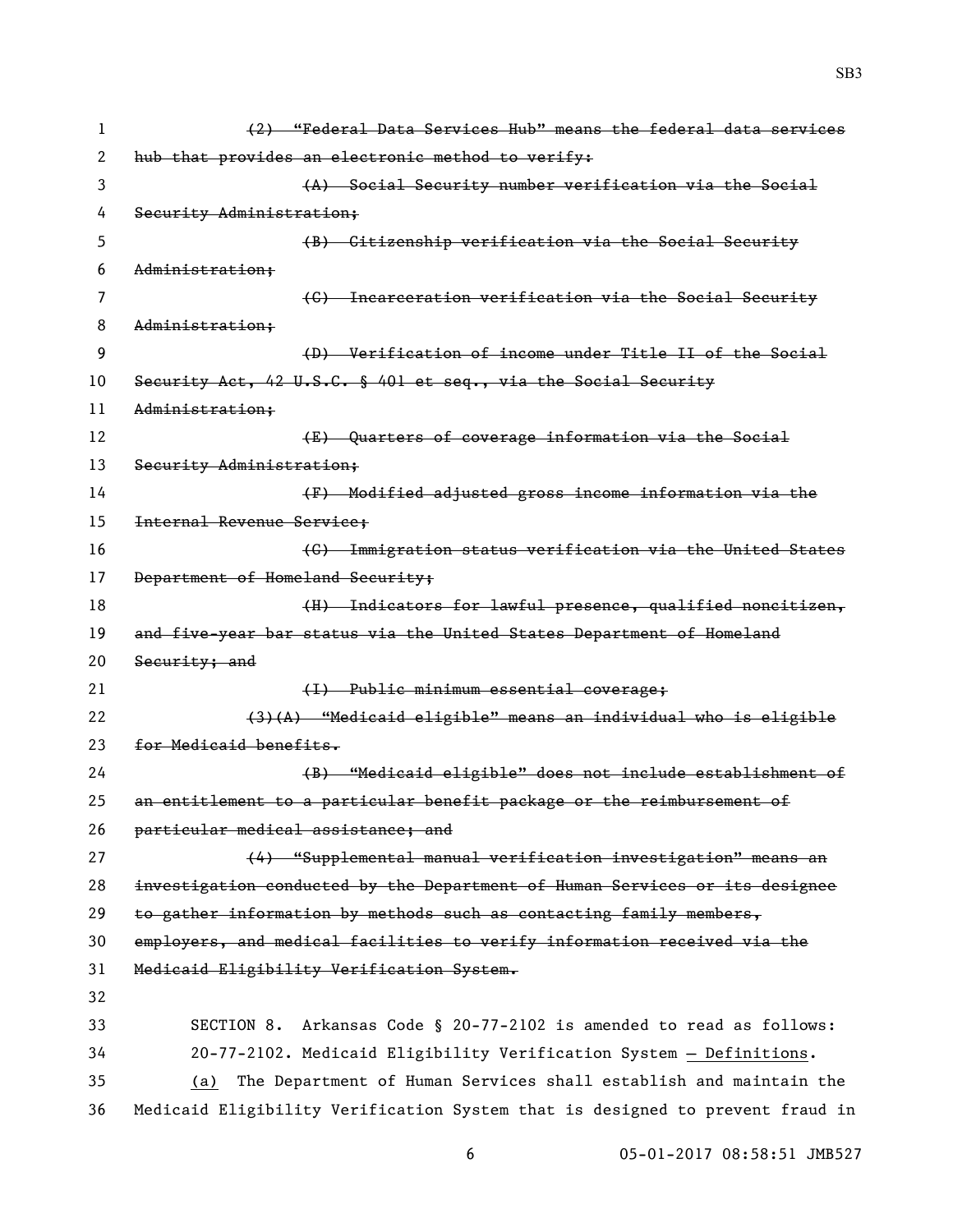the establishment and maintenance of Medicaid eligibility. (b)(1) In establishing the Medicaid Eligibility Verification System, the department shall have the flexibility to determine whether the state shall be an "assessment state" or a "determination state" for purposes of Medicaid eligibility determinations by the federally facilitated marketplace. (2) As used in this subsection: (A) "Assessment state" means a state with a federally facilitated marketplace that can elect to have the federally facilitated marketplace make assessments of Medicaid eligibility and then transfer the account of an individual to the state Medicaid agency for a final determination; and (B) "Determination state" means a state that requires the eligibility determination made by the federally facilitated marketplace to be accepted by the state Medicaid agency. SECTION 9. Arkansas Code § 20-77-2103 is repealed. 20-77-2103. Medicaid Eligibility Verification System — Requirements. 18 (a) Beginning concurrently with the establishment of live, full-time operation of the Federal Data Services Hub and the Arkansas Data Services Hub, the Department of Human Services shall deploy an automated eligibility verification system that electronically queries the Federal Data Services Hub 22 and the Arkansas Data Services Hub under this subchapter. (b) The department shall electronically query the Federal Data Services Hub upon receiving a Medicaid application and to the extent permitted by the Federal Data Services Hub for purposes of Medicaid 26 eligibility renewal. (c) If the Medicaid eligibility or continued Medicaid eligibility of an individual can be determined based on information received via the Federal Data Services Hub, the department shall determine eligibility and notify the applicant or recipient. (d) If the Medicaid eligibility or continued eligibility of an individual cannot be determined based on information received via the Federal Data Services Hub, the department shall electronically query the Arkansas Data Services Hub and determine whether the information received from each data services hub is: (1) Reasonably compatible and establishes that the individual is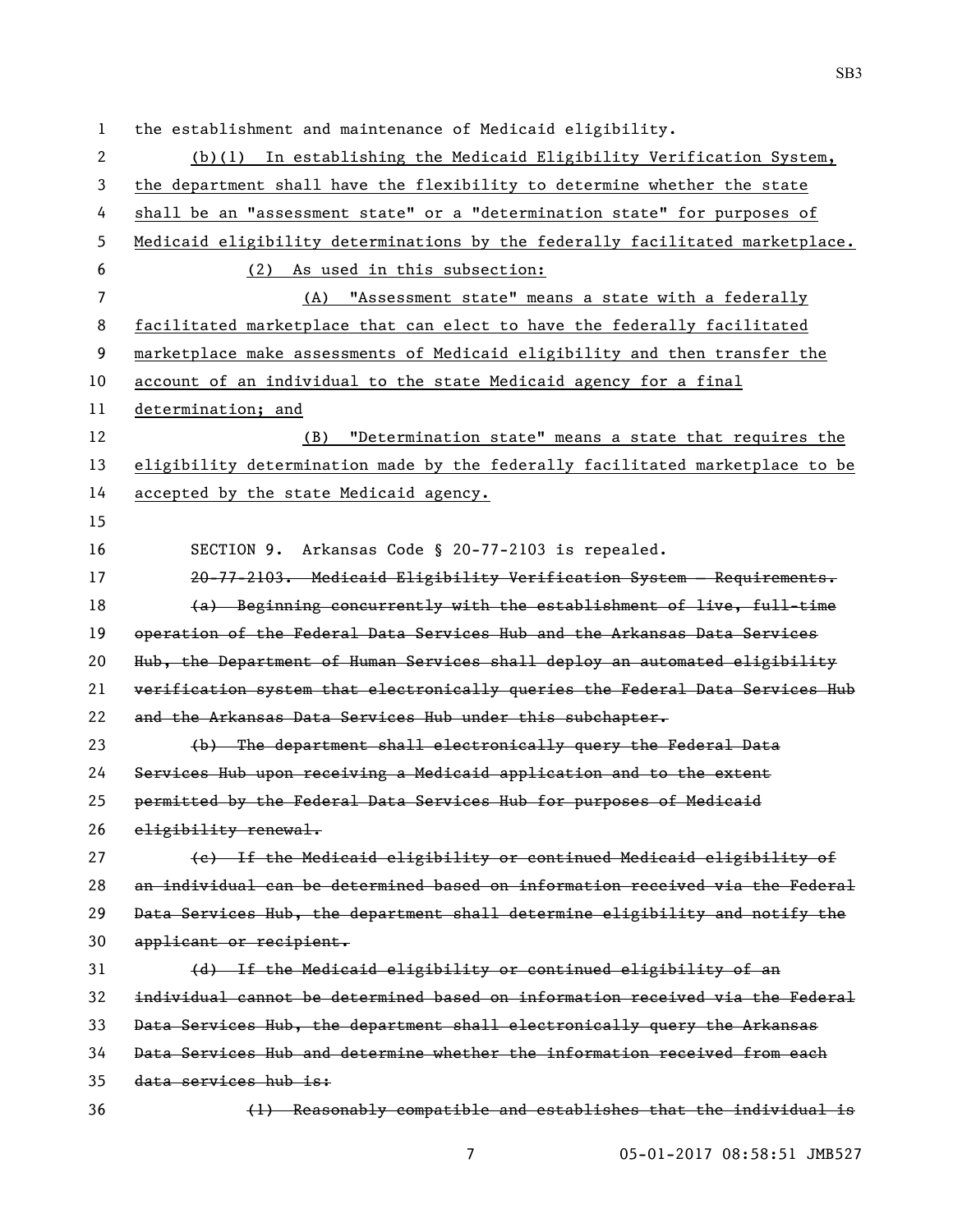| 1  | Medicaid-eligible;                                                            |
|----|-------------------------------------------------------------------------------|
| 2  | (2) Reasonably compatible and establishes that the individual is              |
| 3  | not Medicaid-eligible; or                                                     |
| 4  | $(3)$ Not reasonably compatible.                                              |
| 5  | (e) If the information received from the Federal Data Services Hub and        |
| 6  | the Arkansas Data Services Hub is reasonably compatible, the department shall |
| 7  | enter an eligibility determination and inform the applicant or recipient of   |
| 8  | the decision.                                                                 |
| 9  | $(f)(1)$ If the information received from the Federal Data Services Hub       |
| 10 | and Arkansas Data Services Hub is not reasonably compatible, the department   |
| 11 | shall conduct a supplemental manual verification investigation.               |
| 12 | (2) At the conclusion of the supplemental manual verification                 |
| 13 | investigation, the department shall enter an eligibility determination and    |
| 14 | inform the applicant or recipient of the decision.                            |
| 15 | $(g)$ The department may adopt rules to implement this subchapter.            |
| 16 |                                                                               |
| 17 | SECTION 10.<br>EFFECTIVE DATE.                                                |
| 18 | Section 5 of this act is effective on and after December 31, 2017.            |
| 19 |                                                                               |
| 20 | SECTION 11.<br>EMERGENCY CLAUSE. It is found and determined by the            |
| 21 | General Assembly of the State of Arkansas that this act requires that the     |
| 22 | Department of Human Services submit a state plan amendment or waiver, or      |
| 23 | both, to the Centers for Medicare and Medicaid Services; that the state plan  |
| 24 | amendment or waiver, or both, impacts certain individuals who are presently   |
| 25 | enrolled in the Arkansas Works Program; and that this act is immediately      |
| 26 | necessary because the Department of Human Services needs to be able to make   |
| 27 | the state plan amendment request or waiver request, or both, at the earliest  |
| 28 | possible date to ensure certainty in the requirements of the Arkansas Works   |
| 29 | Program. Therefore, an emergency is declared to exist, and this act being     |
| 30 | immediately necessary for the preservation of the public peace, health, and   |
| 31 | safety shall become effective on:                                             |
| 32 | The date of its approval by the Governor;<br>(1)                              |
| 33 | (2) If the bill is neither approved nor vetoed by the Governor,               |
| 34 | the expiration of the period of time during which the Governor may veto the   |
| 35 | bill; or                                                                      |
| 36 | (3) If the bill is vetoed by the Governor and the veto is                     |

8 05-01-2017 08:58:51 JMB527

SB3